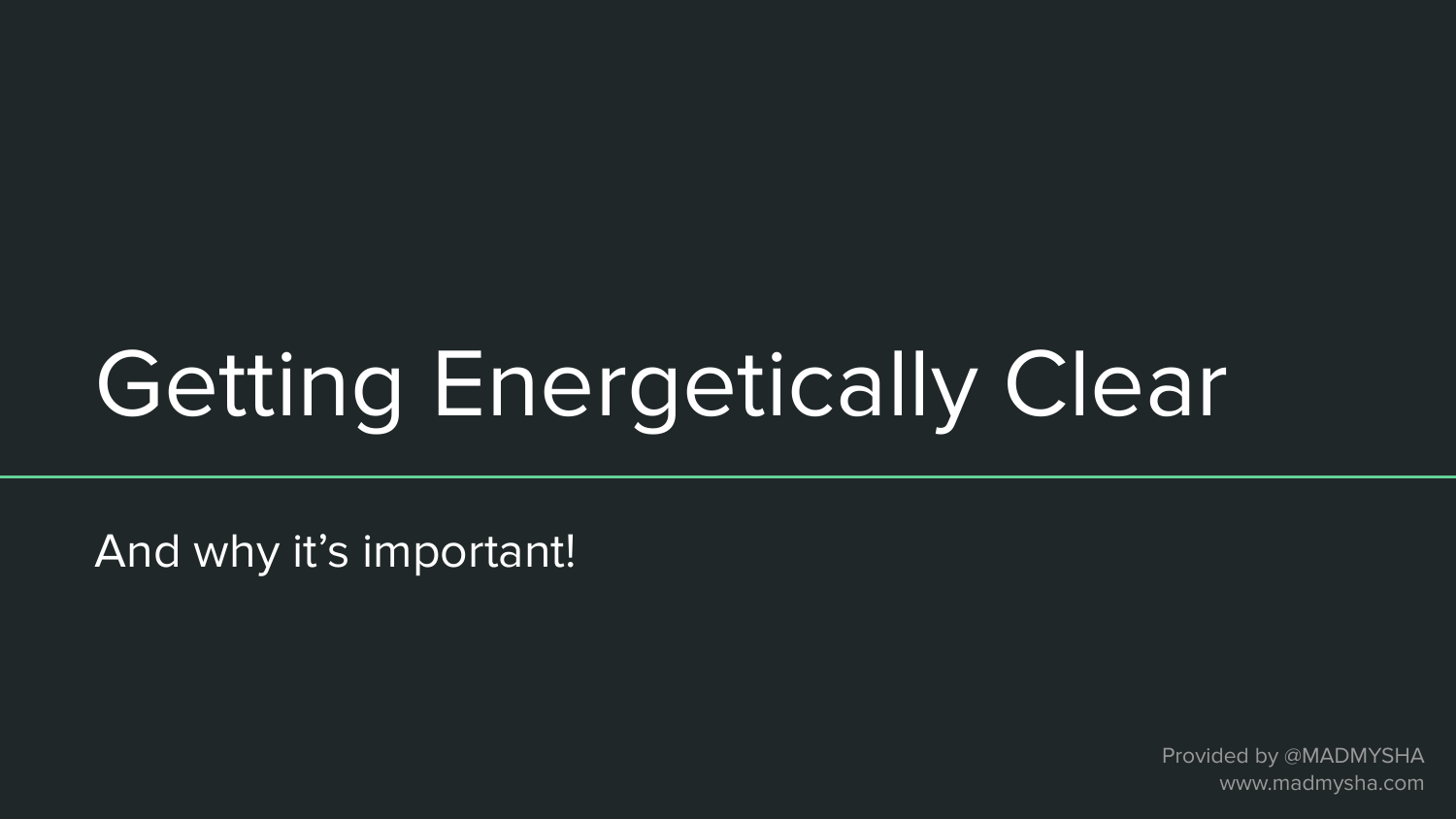# First Things First

The Law of Attraction is real. Like attracts like. The universe wants to give you more of what you focus on, because that is what you are calling in energetically. So if you focus on chaos, hatred, scarcity… that's what you'll get more of. If you focus on gratitude, love, abundance, that's what you'll get. So, be mindful of your thoughts. You get to choose what you focus on. This doesn't mean everything will be sunshine and rainbows all the time, afterall, you need the rain to have a rainbow! It simply means you get to choose how you handle situations that arise. For example, if you didn't get that new job you really wanted, you can be angry, disappointed, and sad, OR you can get curious about what other opportunities will be available for you, view this as a learning opportunity, be grateful there are other jobs to be had, and take this as a sign to really focus in and make sure this is what you truly want. Life happens FOR us, not TO us. The sooner you realize this, the easier time you'll have navigating this experience called 'life'.

When it comes to manifesting, you want to make sure you are clear energetically, getting rid of all the negative or toxic energy that you may be carrying, because remember, LIKE ATTRACTS LIKE! I will share a few tips on how to work on forgiveness, releasing what is no longer serving you (including limiting beliefs), getting clear on what it is you want, and creating affirmations that will act as your target to aim your actions.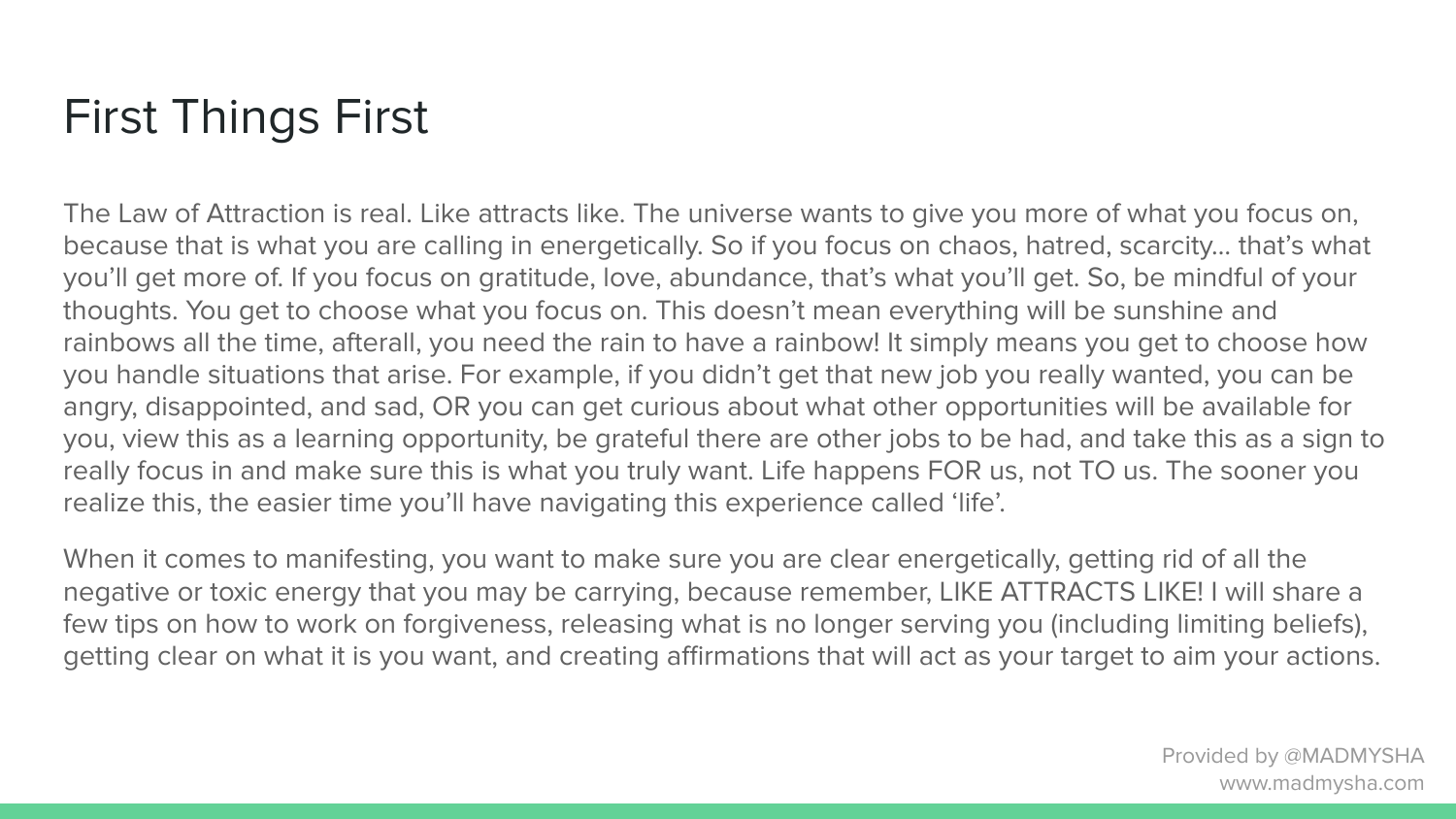# 1. Forgiveness

Forgiveness does not mean forgetting, or allowing it to keep happening, it simply means you are ready to move on from the past. Buddha said, "Holding onto anger is like drinking poison and expecting the other person to die." Forgiveness is acknowledging what has happened in your life, understanding that it may be holding you back because it's keeping you stuck in the past, and then making the choice to move forward.

For this exercise, write down a list of people and/or situations where you have felt disappointed, betrayed, hurt, etc. (Not every single thing ever, just what's currently coming up in your awareness that's carrying a lot of weight and taking up space right now).

These difficult situations or experiences can make you second guess, lose faith, or simply not trust yourself or your decisions, which can lead to you turning your power over to someone or something else. This may be something that happened long ago or all the way up as recently as the present moment. It can be someone (yourself included) mistreating you, cheating on you, stealing from you… By forgiving, you are releasing these experiences and the negative energy and vibrations they carry with them.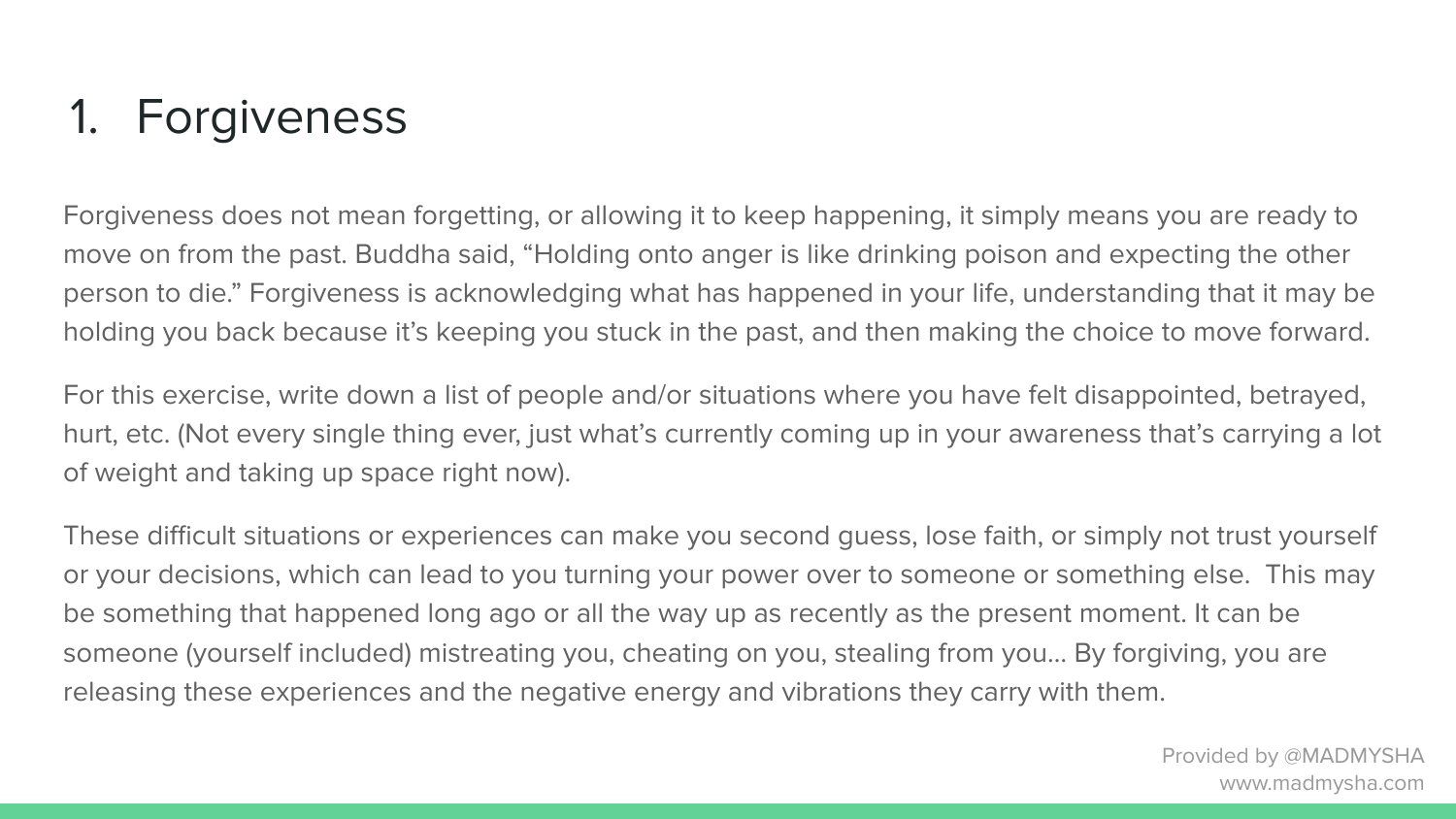# Forgiveness Ceremony

Once you have your list written out, imagine each person or situation one at a time in your mind's eye, surround them with a bubble, and send it on its way. I have also found pulling the feeling from my heart (literally pinching the area at my chest and pulling the feeling out of my heart) and imagine the wind taking it away works wonders, too.

When you have worked through your list, you can write out, "I forgive everyone who needs forgiveness, including myself. I am ready to let go and move on." Sign it and then release it either by tearing it into tiny pieces or finding a safe place to burn it. If it's a larger piece of paper and you don't have a firepit, you can tear up smaller pieces and burn them individually. By burning or tearing up this list, you are allowing these experiences to be transmuted into love. Please exercise caution and safety when dealing with fire!

If you're looking for extra 'forgiveness power', feel free to say the following out loud, "I forgive everyone and everything that needs forgiveness, including myself, from the past and all the way to the present. I am forgiven. The universe is love, I am love. Knowing this, I live in love and peace."

Say this out loud until you really feel it and then proceed to transmute your forgiveness list.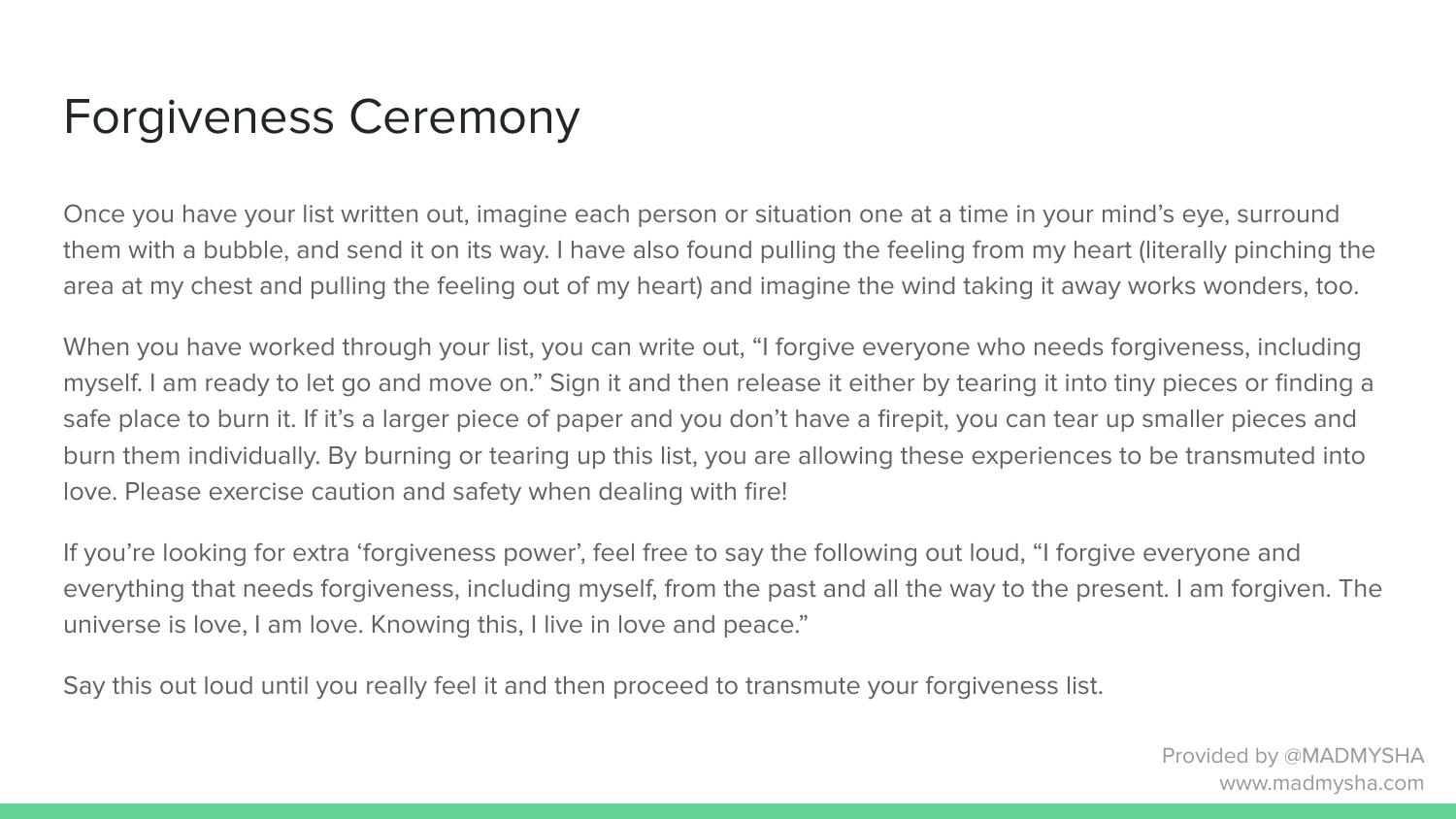## 2. Gratitude

With forgiveness, you create space. Space that was once filled with anger, resentment, frustration, etc. is now free and waiting to be filled. For manifesting especially, it's helpful to fill that new found space with gratitude! I'd like to invite you to make a list of ten people, place, things, experiences that you are grateful for. A cool part about this is that what you forgave may well be something you are also grateful for. Maybe it was a learning experience that allowed you to grow. I definitely want to encourage you to stay in the positive here. For example, rather than saying, "I'm grateful I don't have to work THERE anymore", maybe say, "I'm grateful for the opportunity to work somewhere I am truly passionate about working!".

When you're making your list, feel free to keep writing! Once you start the gratitude ball rolling, it can keep rolling, and I say, let it ROLL!!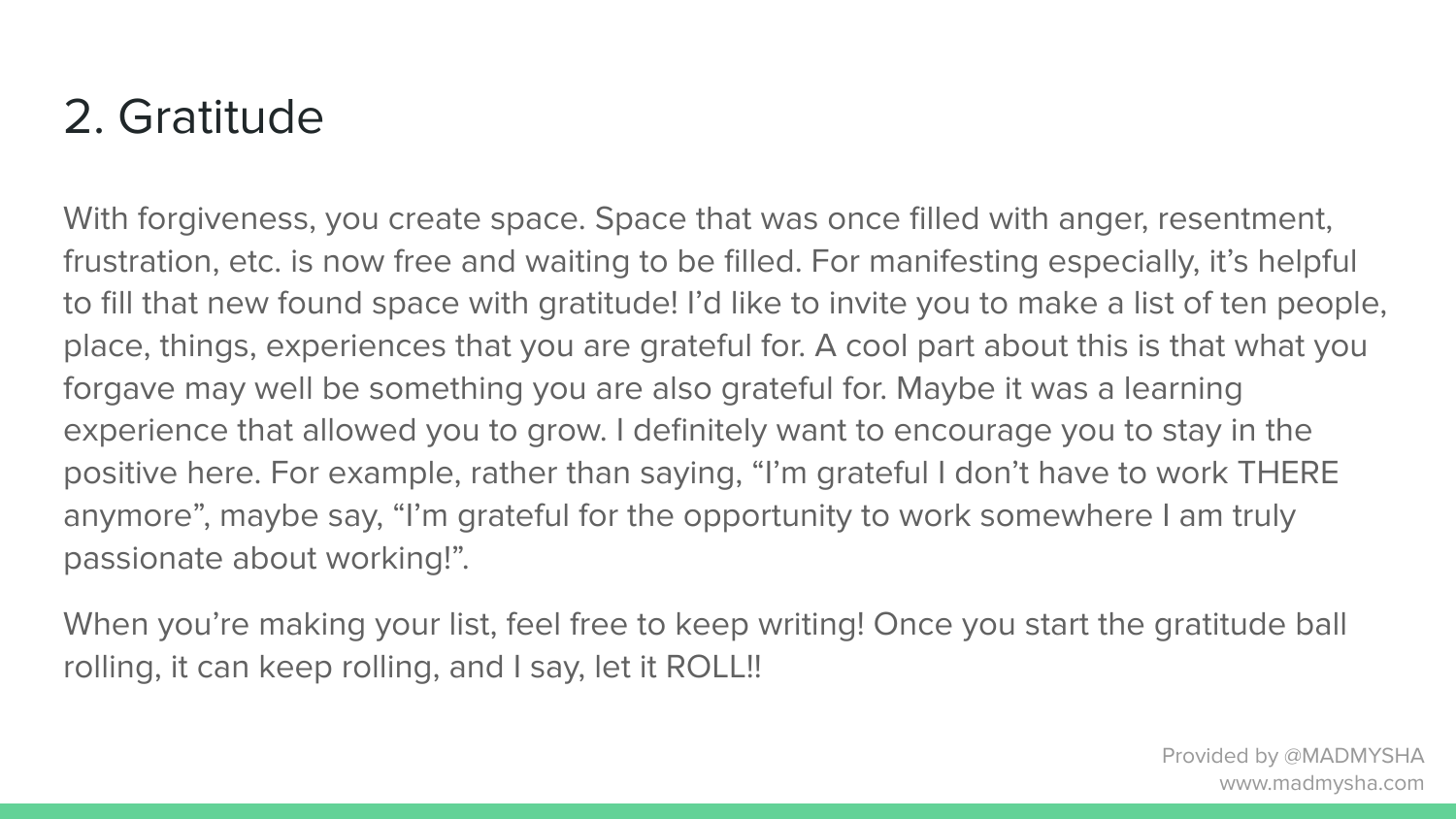#### 3. Get Clear On What You Want

Choose your biggest goal and break it down into at least 5 manageable steps you can take towards it.

It's amazing to have super lofty goals, but when it comes to manifesting, it's nice to take it in steps you truly believe in… and then maybe trust a little bit more to move into the realm of possibility! For example, if you're currently sleeping on a friends couch, the likelihood of manifesting a mansion this month may not be in the cards. Work up to your dream. In this example maybe it's your own room, then your own place, then a starter home, then your dream home. It's important to take the inspired action steps you need to reach your goal rather than just expecting a miracle to happen just because you made a wish.

By taking steps, you are focusing your attention on what it is you want, and the universe loves to give you more of what you are focused on (so be mindful of what you spend time thinking about!). Every time you take inspired action, you are aiming in the direction you want to go and you will start to see how you can manifest your goals. Take the time to do the work, YOU ARE WORTH IT!!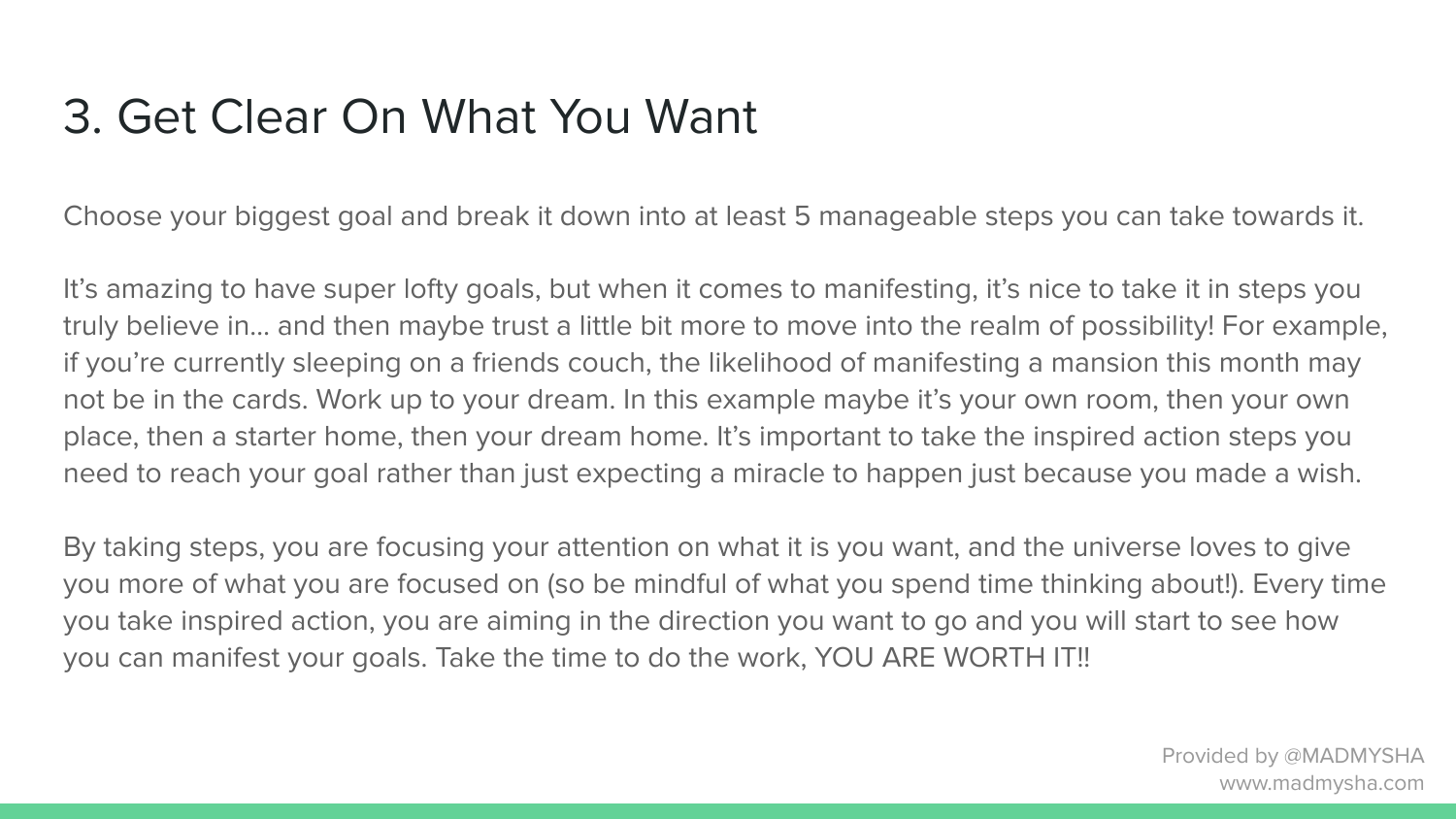#### MY BIG GOAL & My Action Steps

Step  $1$  – the first step I can take in the coming 24 hours towards my goal is:

Step 2- the step(s) I can take in the coming 3 days towards my goal is/are:

Step 3 - the step(s) I can take in the coming week towards my goal is/are:

Step  $4$  – the step(s) I can take in the coming month towards my goal is/are:

Step 5 - the on-going inspired action I need to take towards my goal are: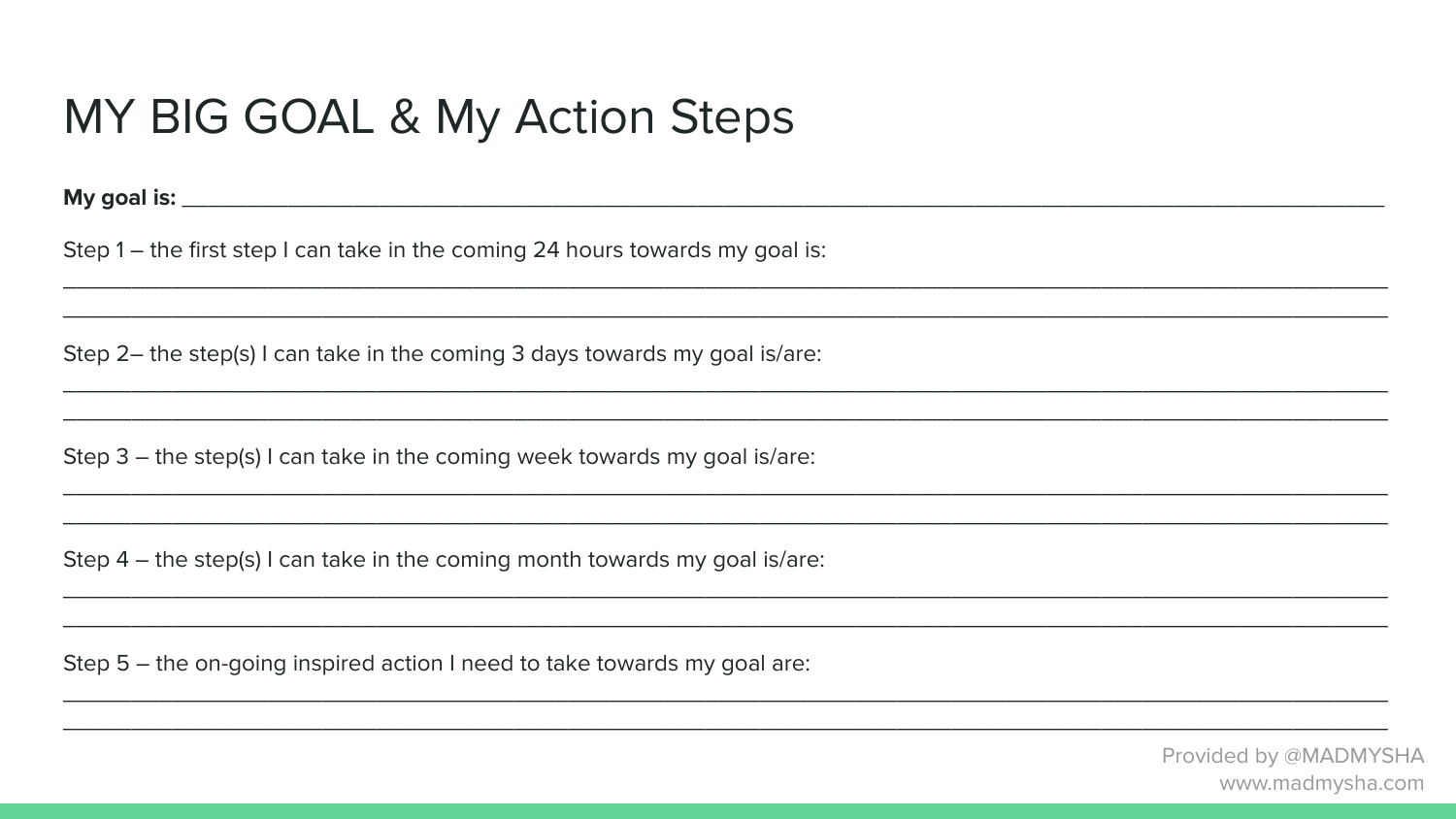## 4. YOU ARE WORTH IT!! You have to KNOW THIS!

If you don't feel in alignment with this statement, it's important to recognize the limiting beliefs you've held and why you need to know you ARE worth it.

Think about what others have told you and/or what you have told yourself that makes you feel less than? Do you believe these comments? You will need to filter through the negativity that is holding you back and the truth that you are here to shine, to be happy, and to be loved. Say it with me, I AM WORTH IT!

We are moving beyond limiting beliefs. What is the limiting belief you have that has been holding you back? And if that's BS, then what is the truth?

\_\_\_\_\_\_\_\_\_\_\_\_\_\_\_\_\_\_\_\_\_\_\_\_\_\_\_\_\_\_\_\_\_\_\_\_\_\_\_\_\_\_\_\_\_\_\_\_\_\_\_\_\_\_\_\_\_\_\_\_\_\_\_\_\_\_\_\_\_\_\_\_\_\_\_\_\_\_\_\_\_\_\_\_\_\_\_\_\_\_\_\_\_\_\_\_\_\_\_\_\_\_\_

\_\_\_\_\_\_\_\_\_\_\_\_\_\_\_\_\_\_\_\_\_\_\_\_\_\_\_\_\_\_\_\_\_\_\_\_\_\_\_\_\_\_\_\_\_\_\_\_\_\_\_\_\_\_\_\_\_\_\_\_\_\_\_\_\_\_\_\_\_\_\_\_\_\_\_\_\_\_\_\_\_\_\_\_\_\_\_\_\_\_\_\_\_\_\_\_\_\_\_\_\_\_\_

\_\_\_\_\_\_\_\_\_\_\_\_\_\_\_\_\_\_\_\_\_\_\_\_\_\_\_\_\_\_\_\_\_\_\_\_\_\_\_\_\_\_\_\_\_\_\_\_\_\_\_\_\_\_\_\_\_\_\_\_\_\_\_\_\_\_\_\_\_\_\_\_\_\_\_\_\_\_\_\_\_\_\_\_\_\_\_\_\_\_\_\_\_\_\_\_\_\_\_\_\_\_\_

The truth is: **we can also contribute** the set of  $\mathcal{L}$  is a set of  $\mathcal{L}$  is a set of  $\mathcal{L}$  is a set of  $\mathcal{L}$  is a set of  $\mathcal{L}$  is a set of  $\mathcal{L}$  is a set of  $\mathcal{L}$  is a set of  $\mathcal{L}$  is a set of  $\mathcal$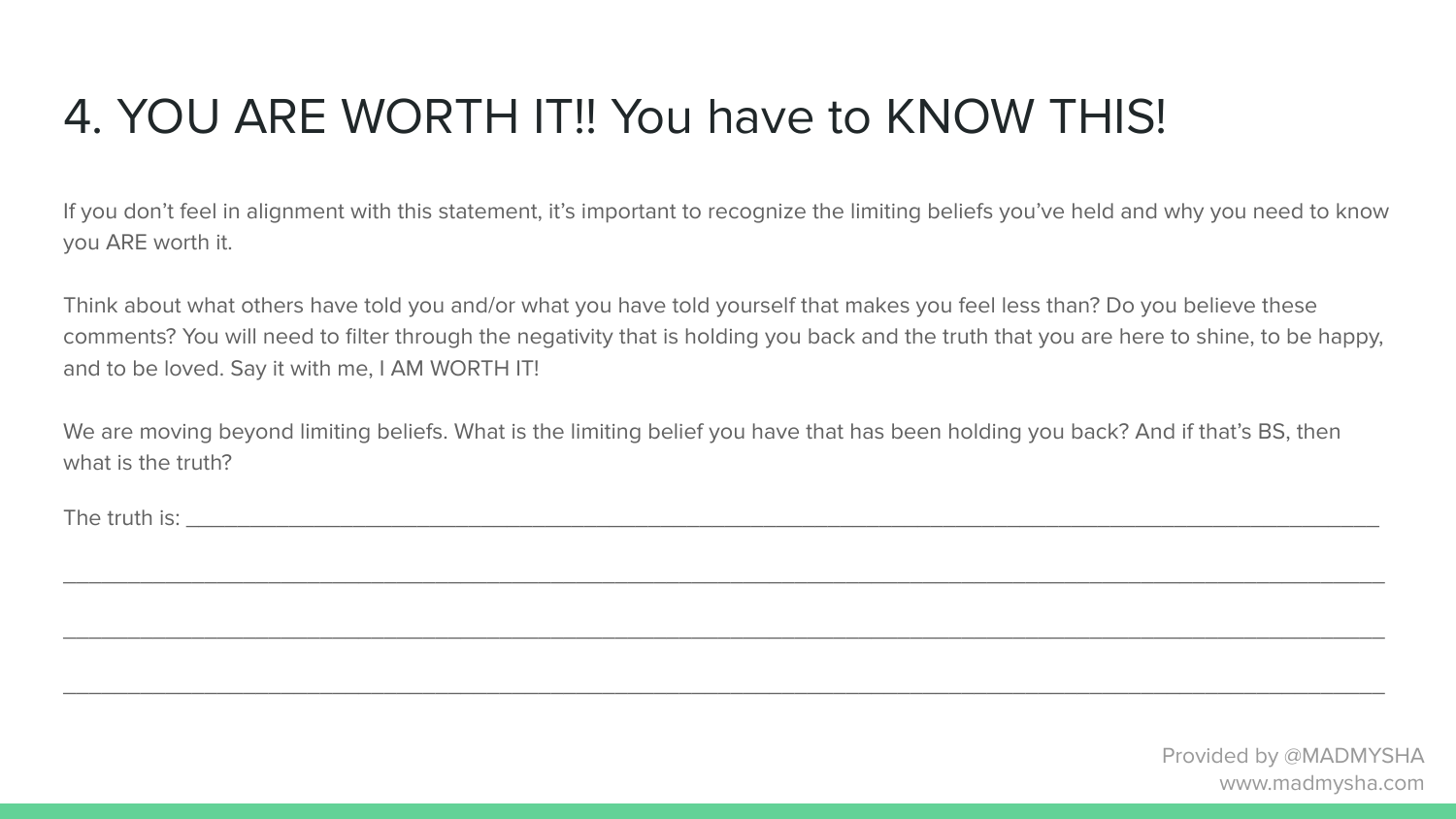#### Turn Your New Belief Into An Affirmation

An affirmation is a short but meaningful statement that helps remind you what it is you are choosing to remember. Affirmations are meant to be written down and said out loud on a regular basis. They are best written as if they have already happened. For example "I love myself and treat myself with respect", "I am love and my life is filled with love.". Again, stay in the positive, and leave out phrases like "I want to" or "I hope to", remember, present moment as if it has already happened. You are attracting what you are focusing on. So if you are focused on what you hope to have, you're focusing on hoping to have it, rather than actually having it.

Write your affirmation down and sign your name at the bottom. Make a pact with yourself to repeat it multiple times a day! Again, being clear and concise will help you remember it and repeat it.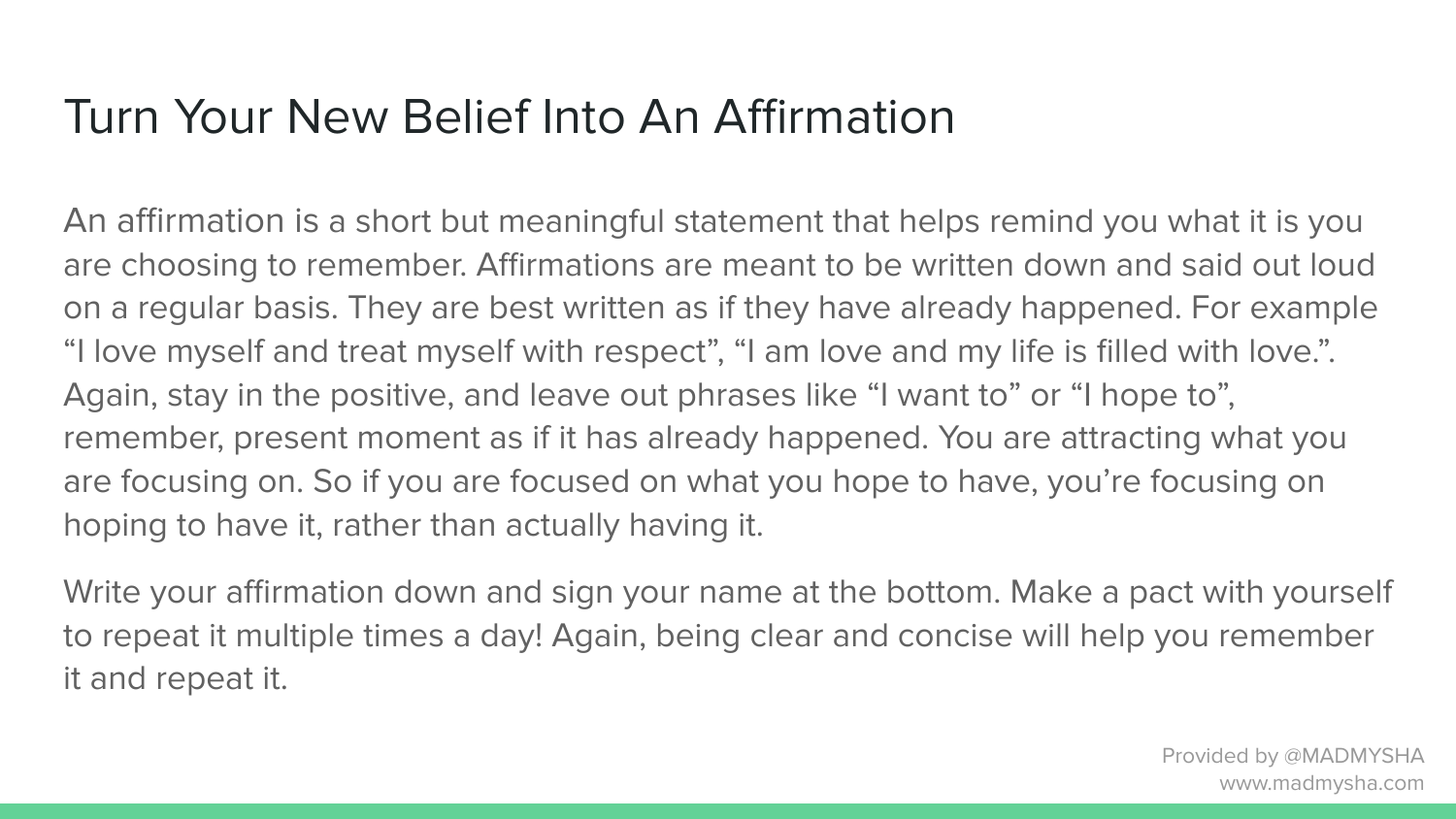#### 5. Creative Visualization

Now that you have your affirmation, I want you to imagine your dream life or your dream come true. Close your eyes and really picture it. What do you see, what can you smell, what sounds do you hear, do you taste anything, what does it feel like, are you smiling?! You definitely should be smiling if your dream has come true!!

Ok, grab a piece of paper, or your notebook or sketchbook… maybe you already have a [Journey Book](https://mystore5878.samcart.com/products/journey-book-course) going! I want you to take your vision and draw it out! Don't worry if you "aren't an artist", stick figures, magazine clippings, or even words will do, it's a matter of bringing your dreams into the physical world. The more effort you put into your dreams the better.

If you are someone who wants to manifest multiple things, it may be easier to lay them out in a grid pattern, or perhaps a route, one after the other along the path to where you want to be.